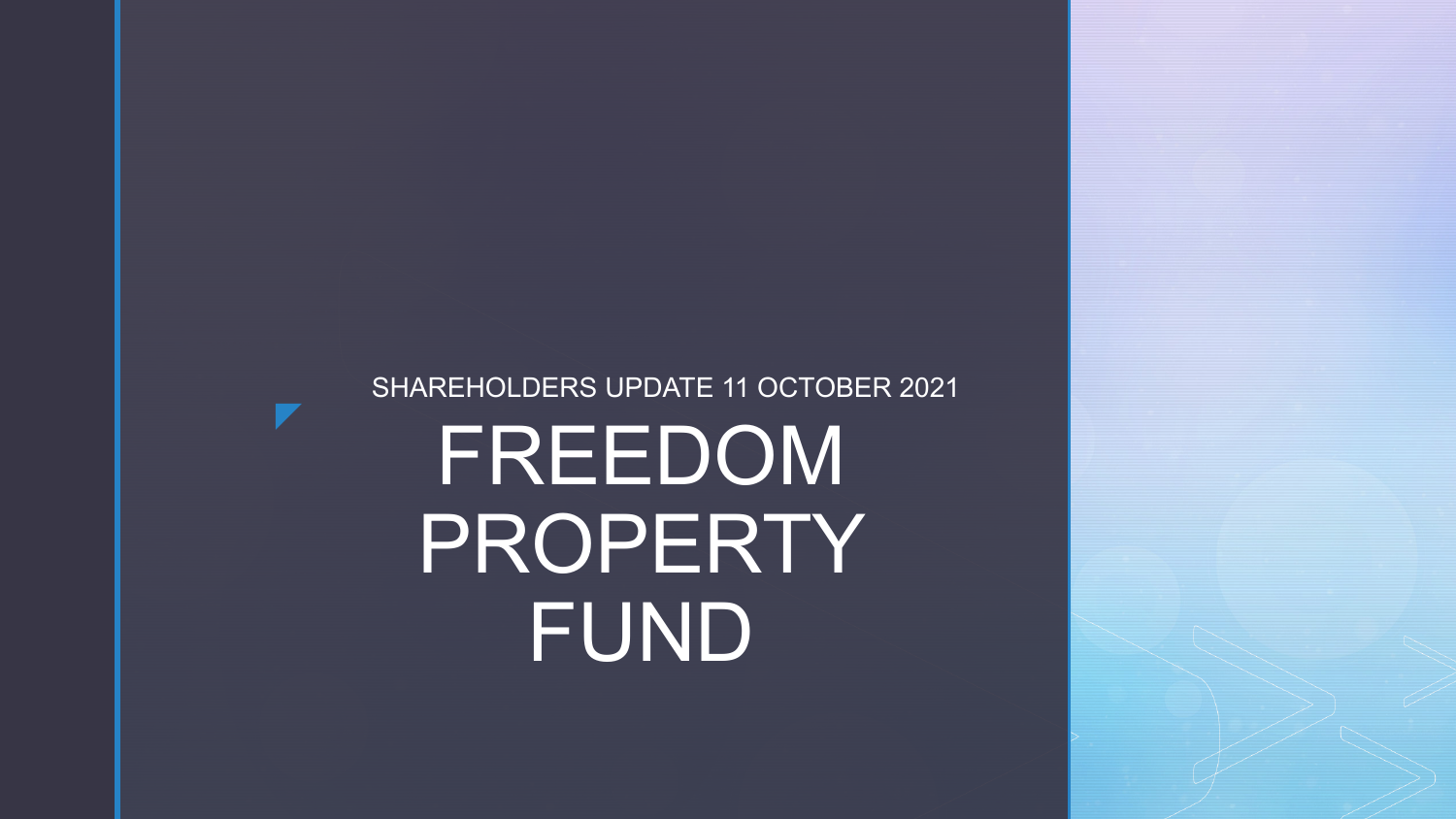# Challenges we are dealing with

- **-** Company experiencing tight cash flow
- **Dysfunctional municipalities delaying transfers/rezoning** applications
- **Backlog of outstanding Financial Statements**
- **Naterial liabilities to SARS**
- **Infrastructure challenges at Steelpoort Industrial**
- **EXTERGHT Litigation focusing on previous auditors**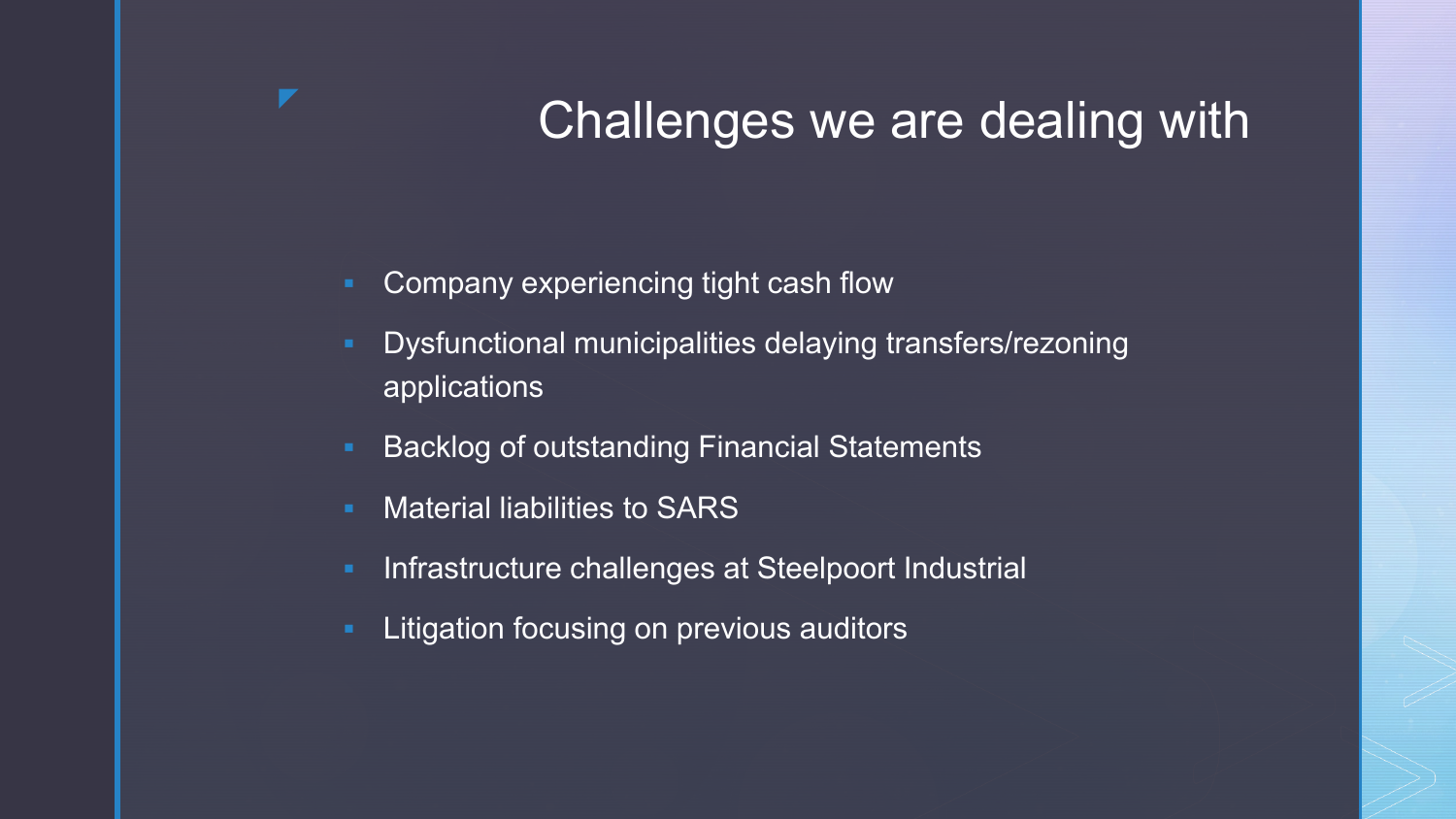### Board and Management Approach

- **EXTERS CULTERT CULTERT CULTER IS CONTEX CONTEX CONTEX FIG.** Current Board Members
	- **36% direct shareholding plus R 41 876 436 loan**
- **Introduced integrated approach between management and Board with** weekly board meetings and created teams focusing on core issues
	- **Utilizing the skillsets and experience of the current board and existing** management to execute a business turnaround strategy
	- Aim is to create a solid base for the Freedom group from which to operate/ make strategic decisions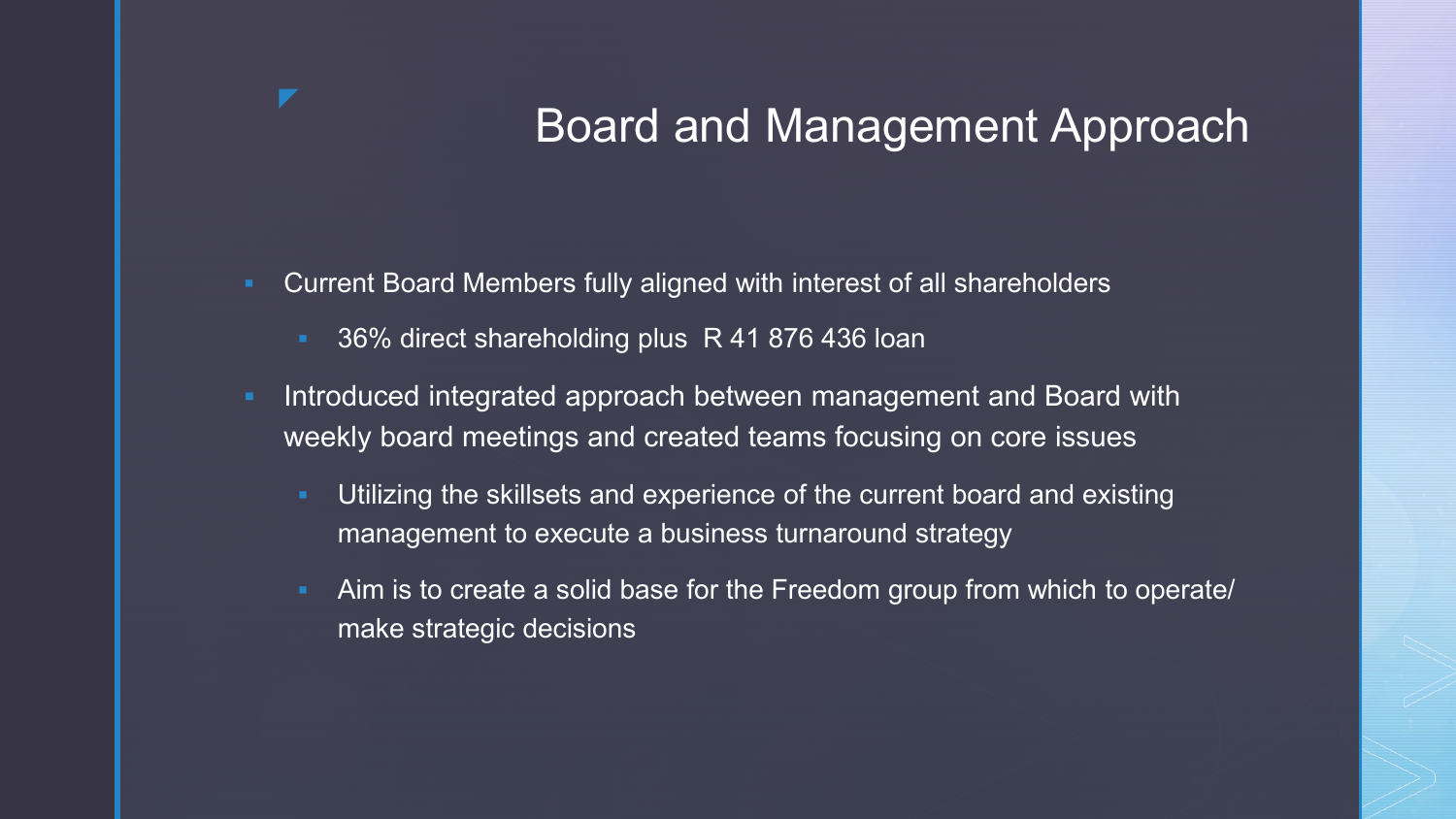### Teams/issues dealing with

#### 1. Finance & Tax

- **Getting Financial Statements out**
- **Going concern**
- **Payment of tax liabilities from future cash flows**
- **New accounting system to be introduced**

#### 2. Cashflows

- **Reviewing detailed cashflow on a weekly basis**
- Review of debtors on a weekly basis
- Projection of cashflows for 18 months/updated weekly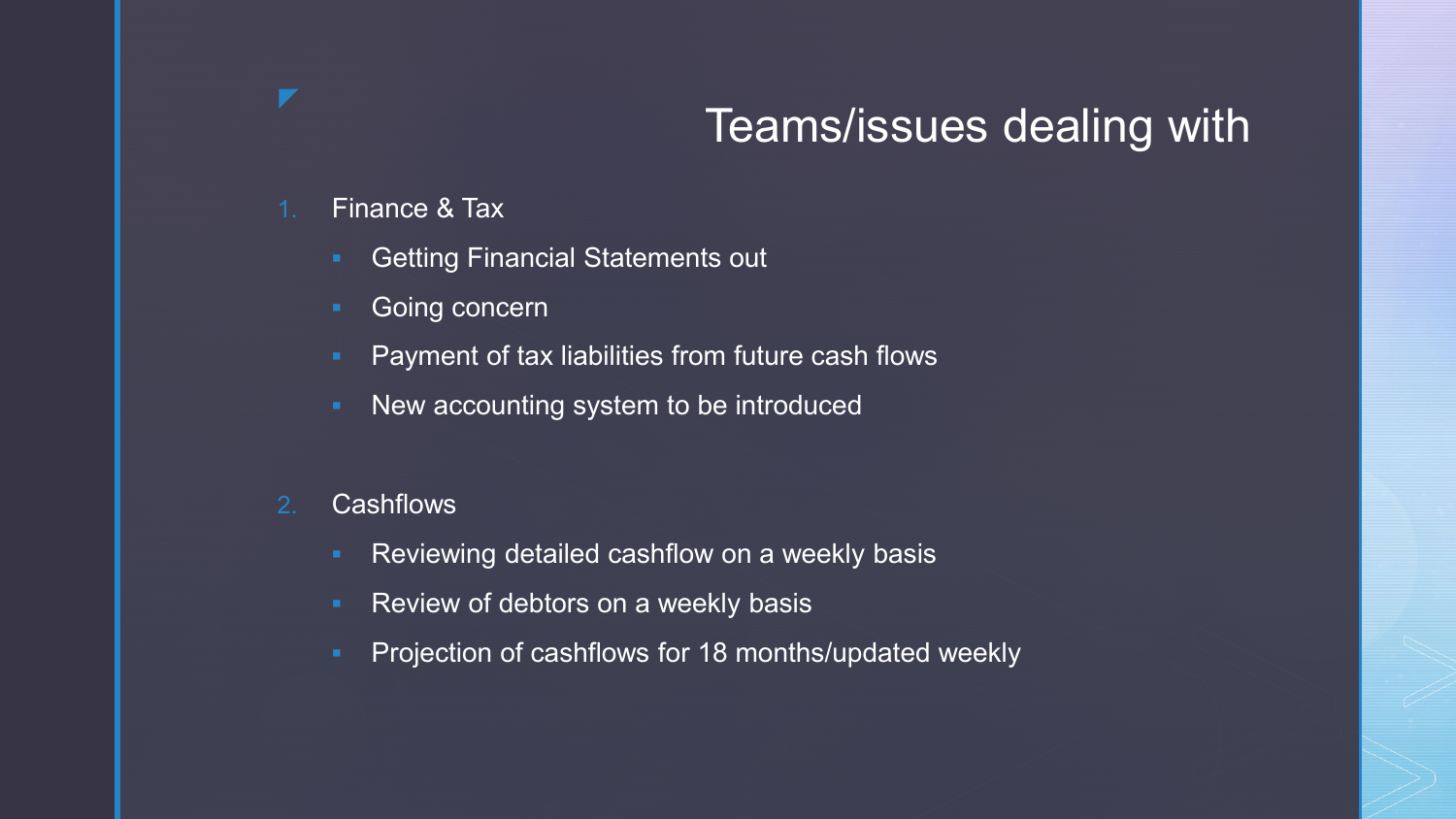### Teams/issues dealing with

- 3. Nedbank Facility
	- **Required restructuring to decrease monthly payments**
	- Relationship strengthened with bank
	- **Requested** 
		- 750k per month installment instead of R1,250million per month
	- **Negotiating loan for solar**
- 4. JSE de-listing
	- Trading of shares at JSE suspended July 2016
	- **Could not comply with JSE listing requirements**
	- **De-listed 4 August 2021 resulting in decrease in costs**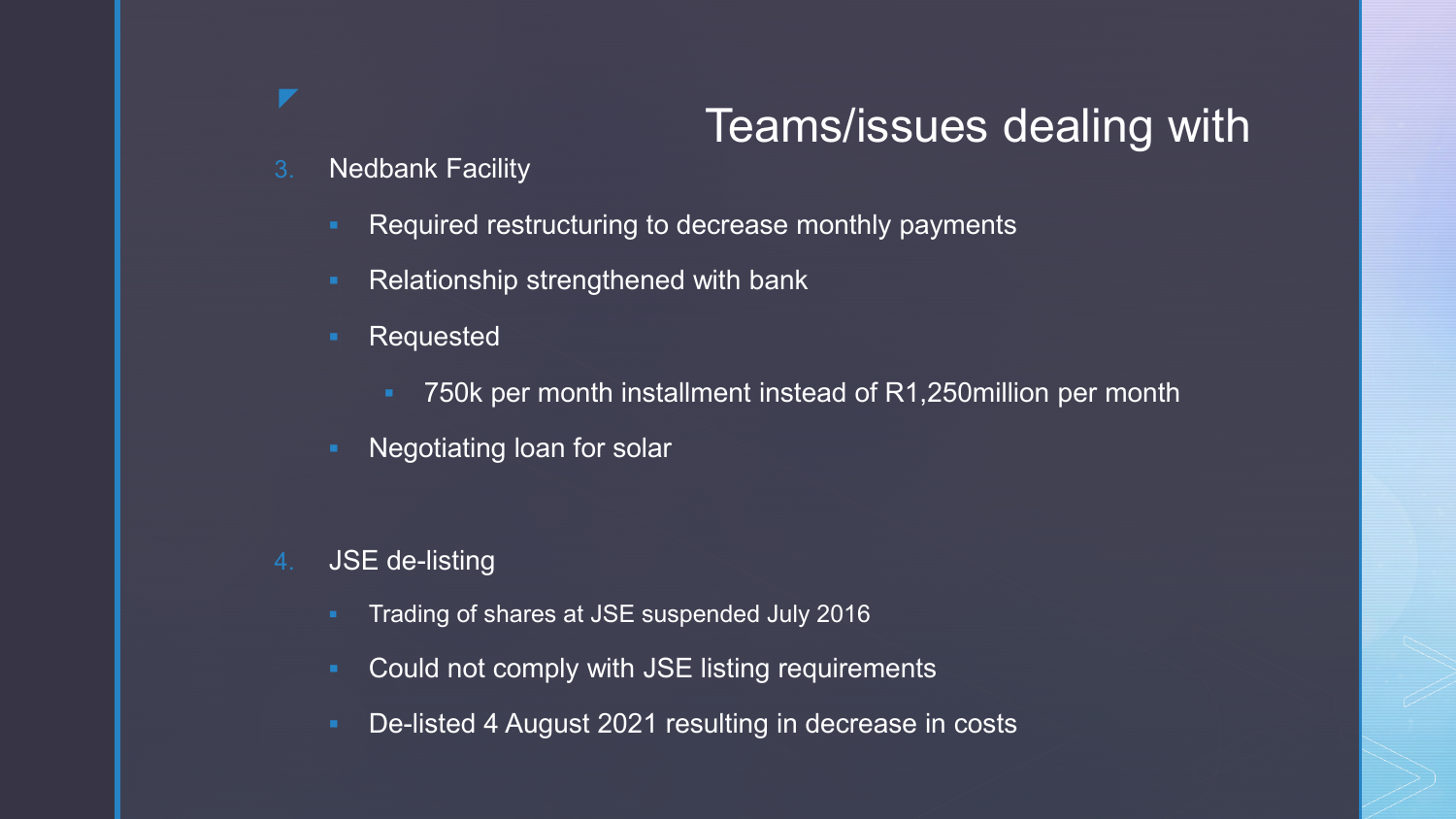### **The Section Section Teams/issues dealing with**

- 5. Kadoma & Tweefontein
	- a) Infrastructure at Steelpoort industrial park requires upgrades/modernization/additional bulk for water and electricity
	- b) Introduced program to rectify/replace/update infrastructure and damaged buildings
		- **Electricity meters.**
		- Water meters
		- **Building repairs, requires regular inspections**
		- **Body corporates to be established for Tubatse homes and Kadoma**
		- **ELECTRICITY** Supply agreements, compliant with ERA and Nersa to be signed with clients
		- **Water use licenses**
		- **Town planning issues erf 1212**
		- **Collection of rentals**
		- **•** Community needs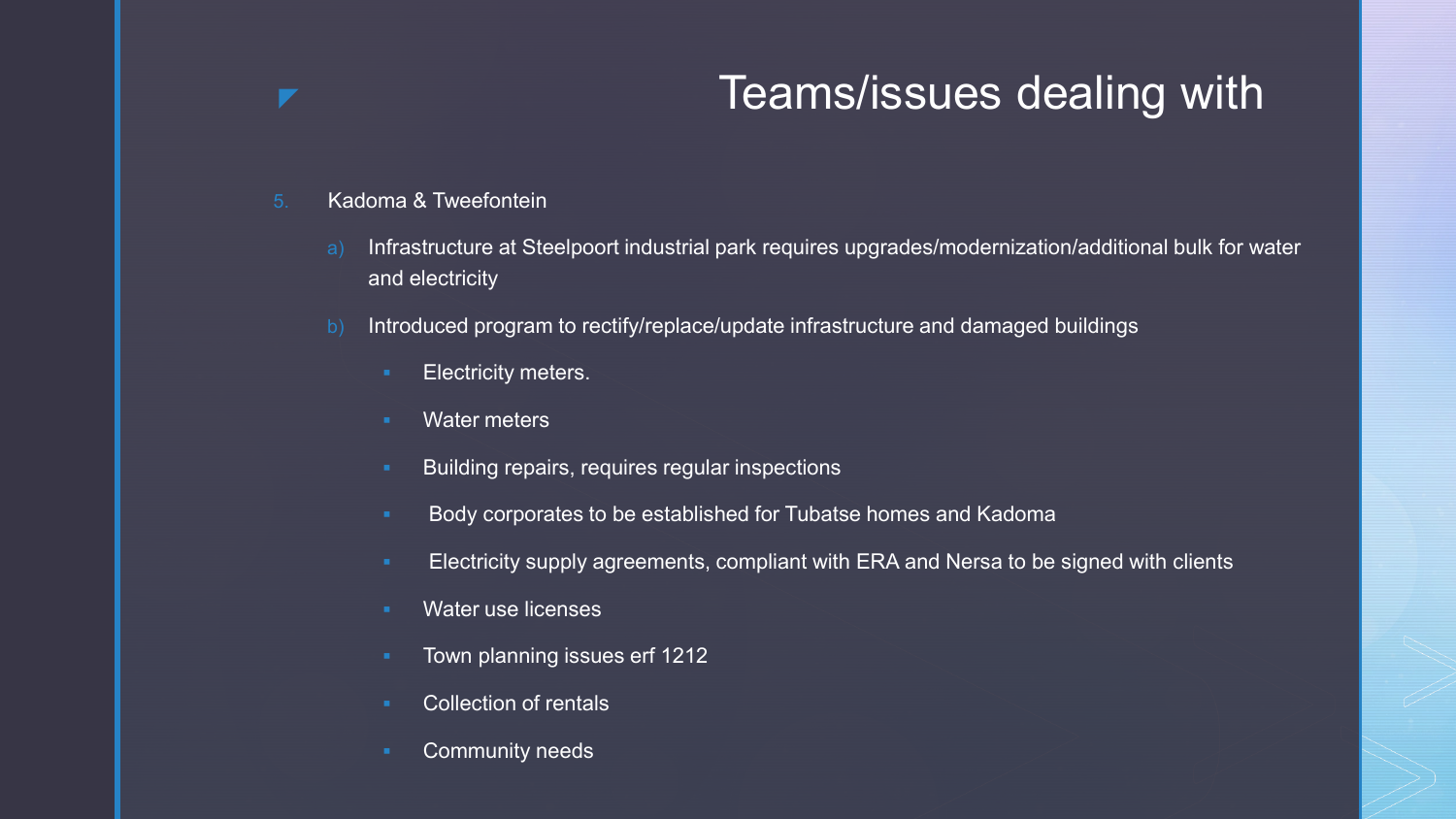# Teams/issues dealing with

6. Non-Core Assets

◤

- **Tubatse homes 7 houses sold (sales price R6,8million), transfer imminent.** Received an offer on last house
- Emfuleni- Received R2,5million Balance of purchase price of R2.45million due by Oct . Rates bill of R2million written off.
- **Wespark Palms erf sold for R550k**
- **Tubatse Estate Received offer of R26m payable over 12 months.** 
	- **Non-refundable deposit of R1m received**
	- **First payment due end of Sept received**
	- **Land claim to be dealt with by new owner**
	- Registering FCMB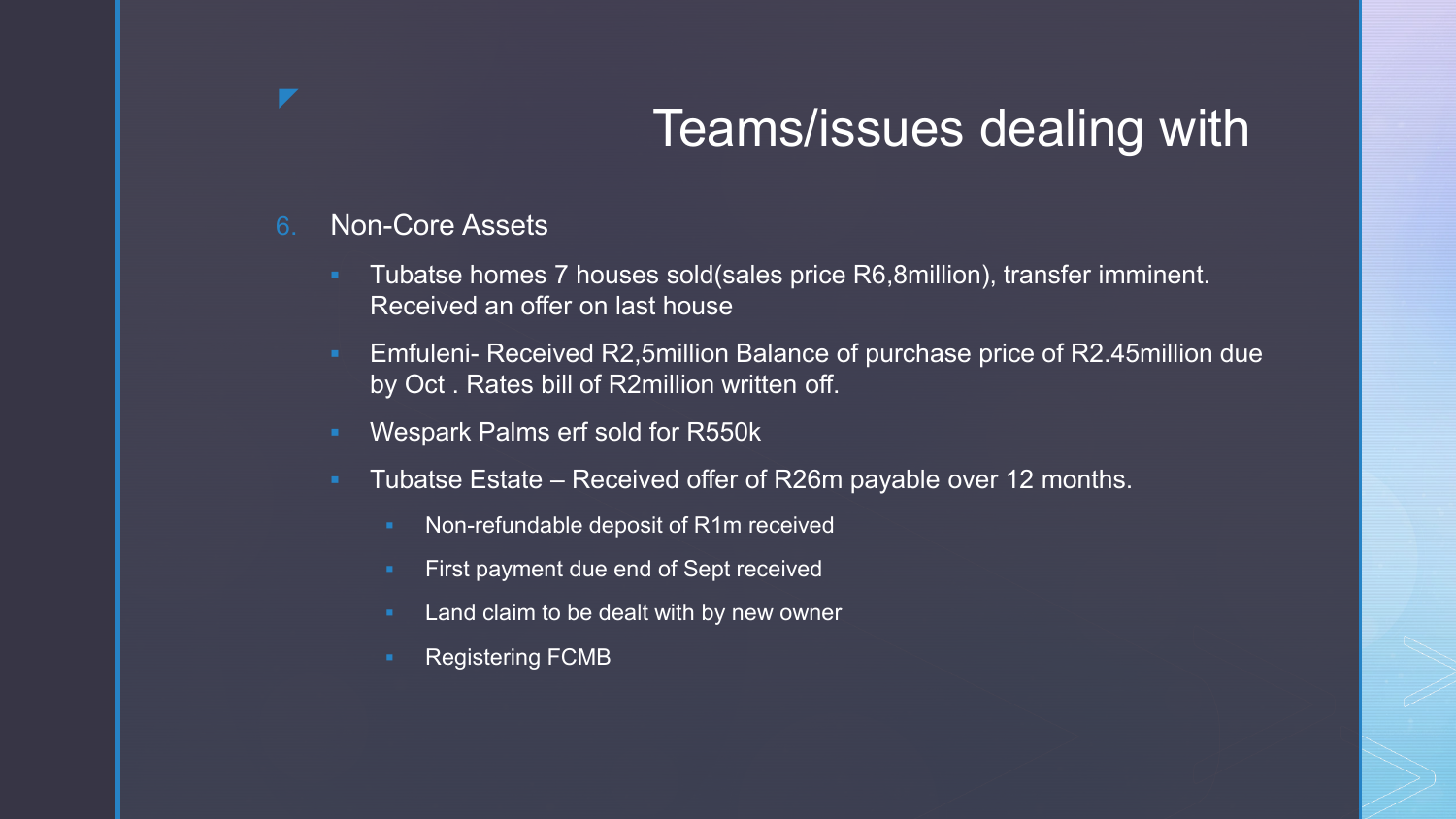### The way forward Distinct Shareholder Groupings

#### **Groupings**

◤

- Those who would want to sell their shares immediately and/or over the next 12/24 months
- **Those who have a longer-term view of Freedom**
- **Principles used in defining the way forward for the next 12/24 months** 
	- **EXECONSTARGE CONSTARGED EXAMPLE THE CONSTANT CONSTANT** CONSIDENT **CONSTANT** CONSIDENT CONSIDENT CONSIDENT CONSIDENT CONSIDENT CONSIDENT CONSIDENT CONSIDENT CONSIDENT CONSIDENT CONSIDENT CONSIDENT CONSIDENT CONSIDENT CONSI
	- Restructure and optimize value
	- **Aiming at increased NAV and an attractive asset**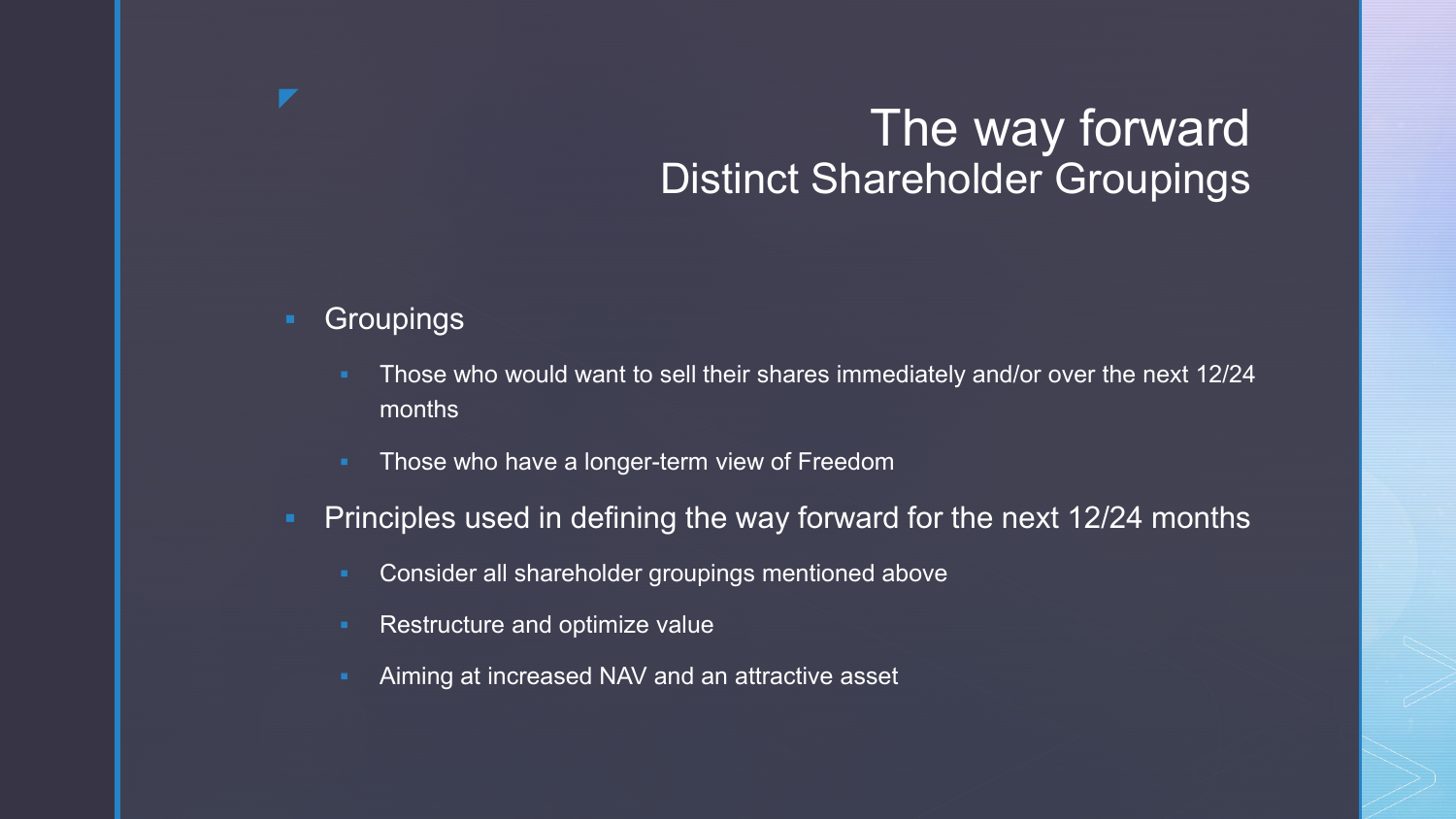# **The way forward**

#### 1. Finance & Tax

- Release 2021 results before year end
- Settle all current liabilities by August 2022 (subject to cash flows being realized)
- Restructure of group– aiming reduction from 16 companies to 2 companies by end Feb 2022
	- Material cost savings
	- Align Board and management structure
- New accounting system to be operational by December 2021
- Reduction in costs achieved
	- **Retrenchments /saving of 880k per annum**
	- **Other cost /reduction of 700k per annum**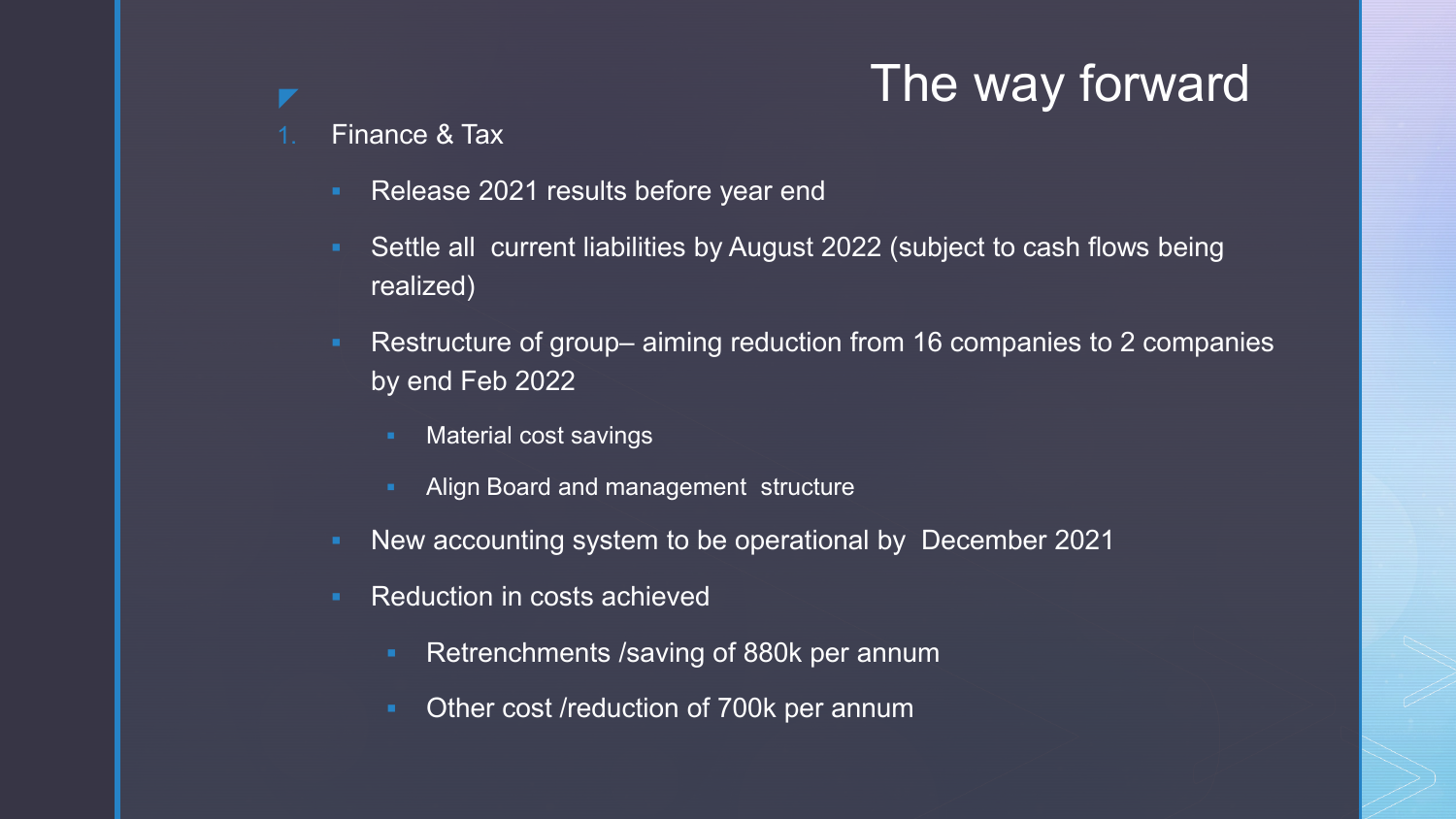# The way forward

#### 2. Cashflows

- Control of detailed daily and weekly cashflows to be developed more
- Ensuring timeous receipt of sold assets and debtors
- Working toward sale / rezoning of remaining non core assets before Feb 2022
	- **Sweetwater /aiming for R3 million**
	- **Tubatse homes 33 stands R4 million**
	- **Effect sale of portion of erf 1210 and 1212**
- 3. Nedbank facility
	- Conclude restructuring arrangement in the next few weeks
	- Arrange solar funding with Green Division at Nedbank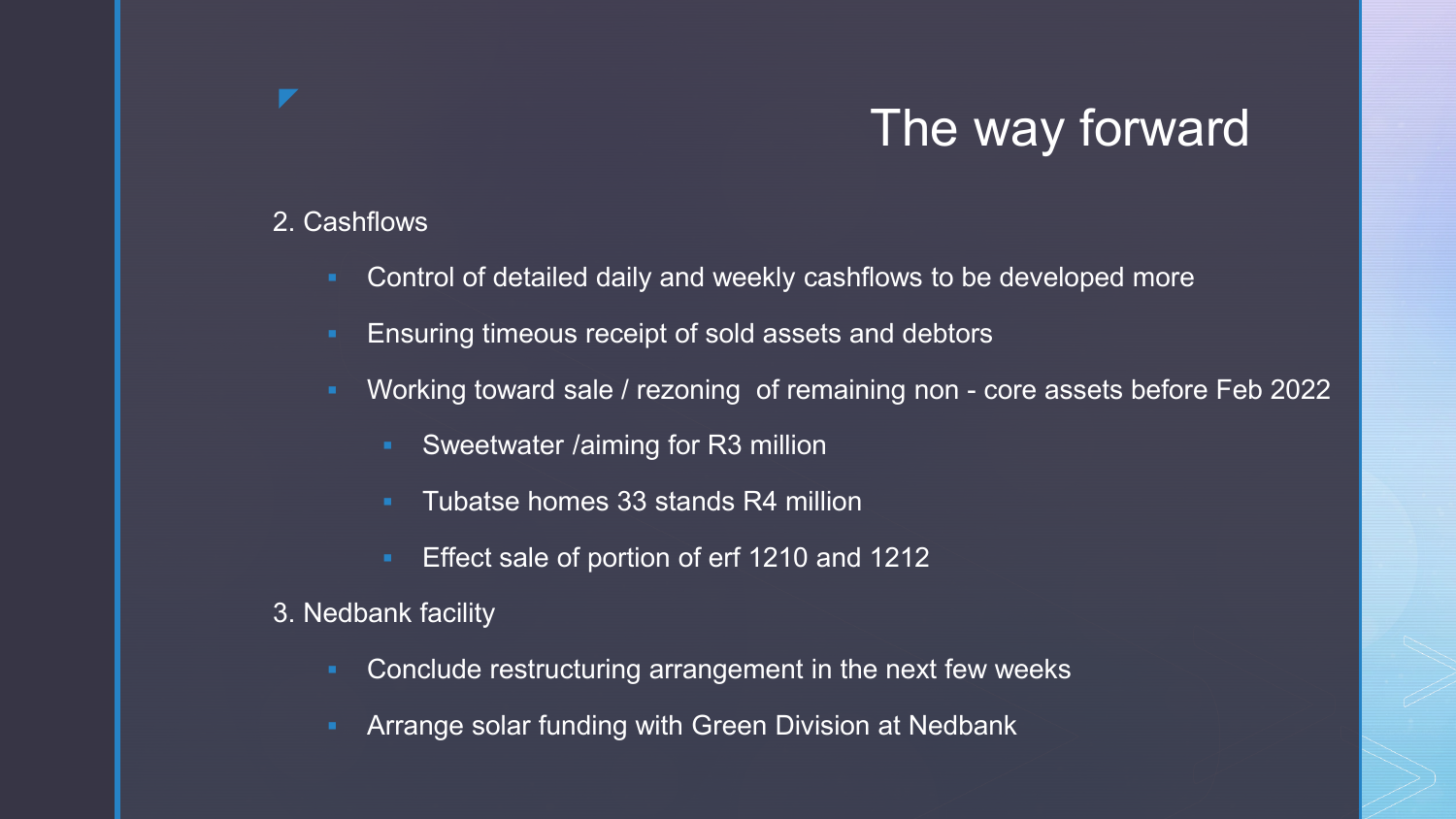# The way forward

#### 4. Kadoma

- **Stabilise infrastructure at Steelpoort Industrial Park**
- **Finalise energy agreements and send to NERSA for approval**
- **Establish Body Corporates/Homeowners**
- **Further review of debtor collection processes required**
- **Finalize Town planning issues re remainder of 1212**
- **Understand Community needs better and deal with it**
- **Consider the use of "grey" water**
- **Ensure water use is compliant with the National Water Act 1998**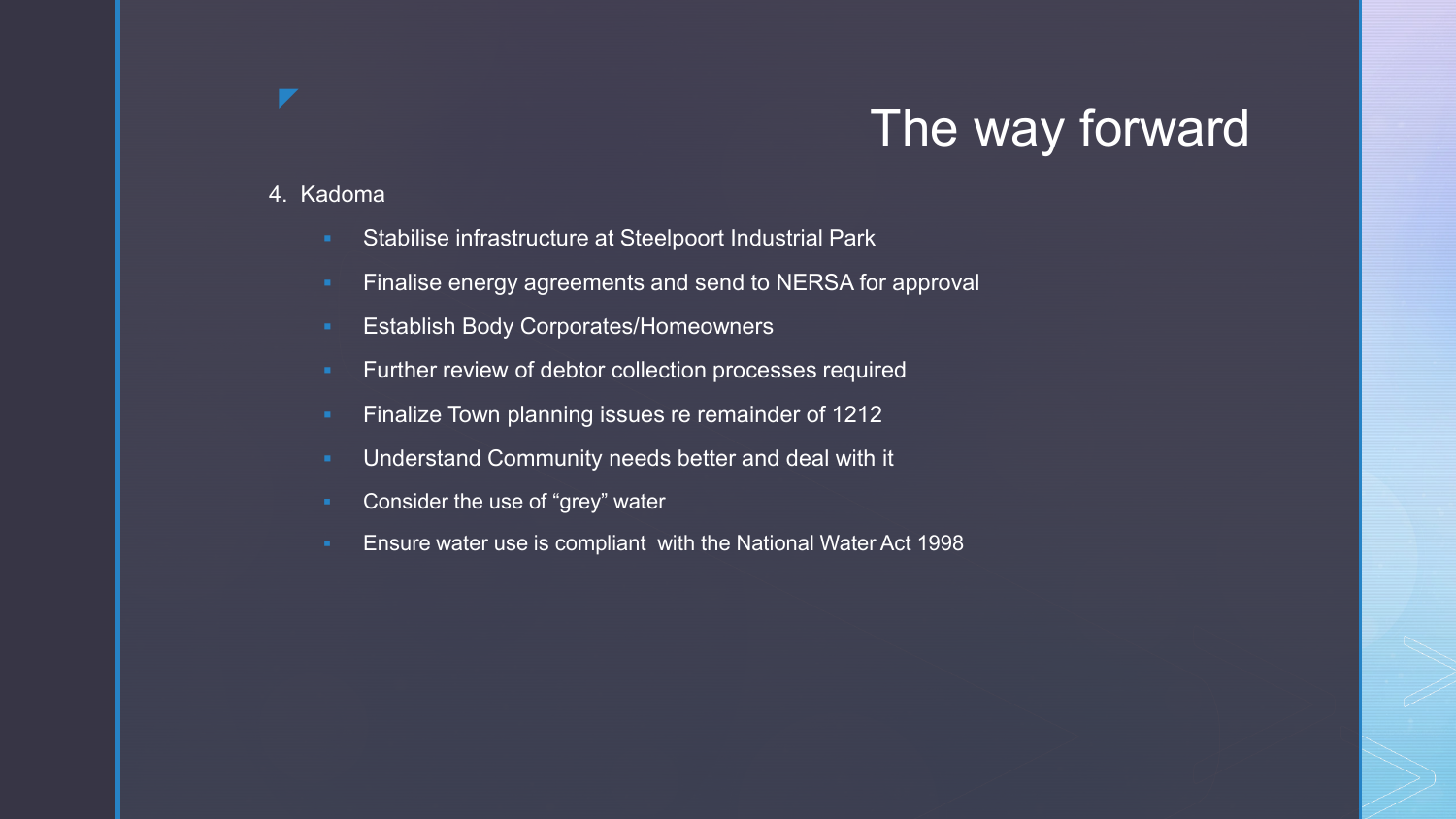5. Energy at Kadoma and Tweefontein

# The way foward

- **Two types of energy users at Kadoma** 
	- Washing plants with a constant energy baseload requirement 24x7
	- Daylight users (primarily on landrate)
- **Increased demand from Washing plants of the installed Eskom capacity**
- **EXT Currently planning the rerouting of most Eskom energy supply to Washing Plants** and providing daylight users from Solar
- Solar plant of some 500 KVA to 1 MVA depending on Customer requirements ,to be installed at Kadoma
	- Increased installed energy at Kadoma
	- More energy security/increased earnings and enhancing value

#### 6.Tweefontein

- To be rezoned to establish Solar farms
- Initially 20 ha for a specific client request in process of developing/capex client's cost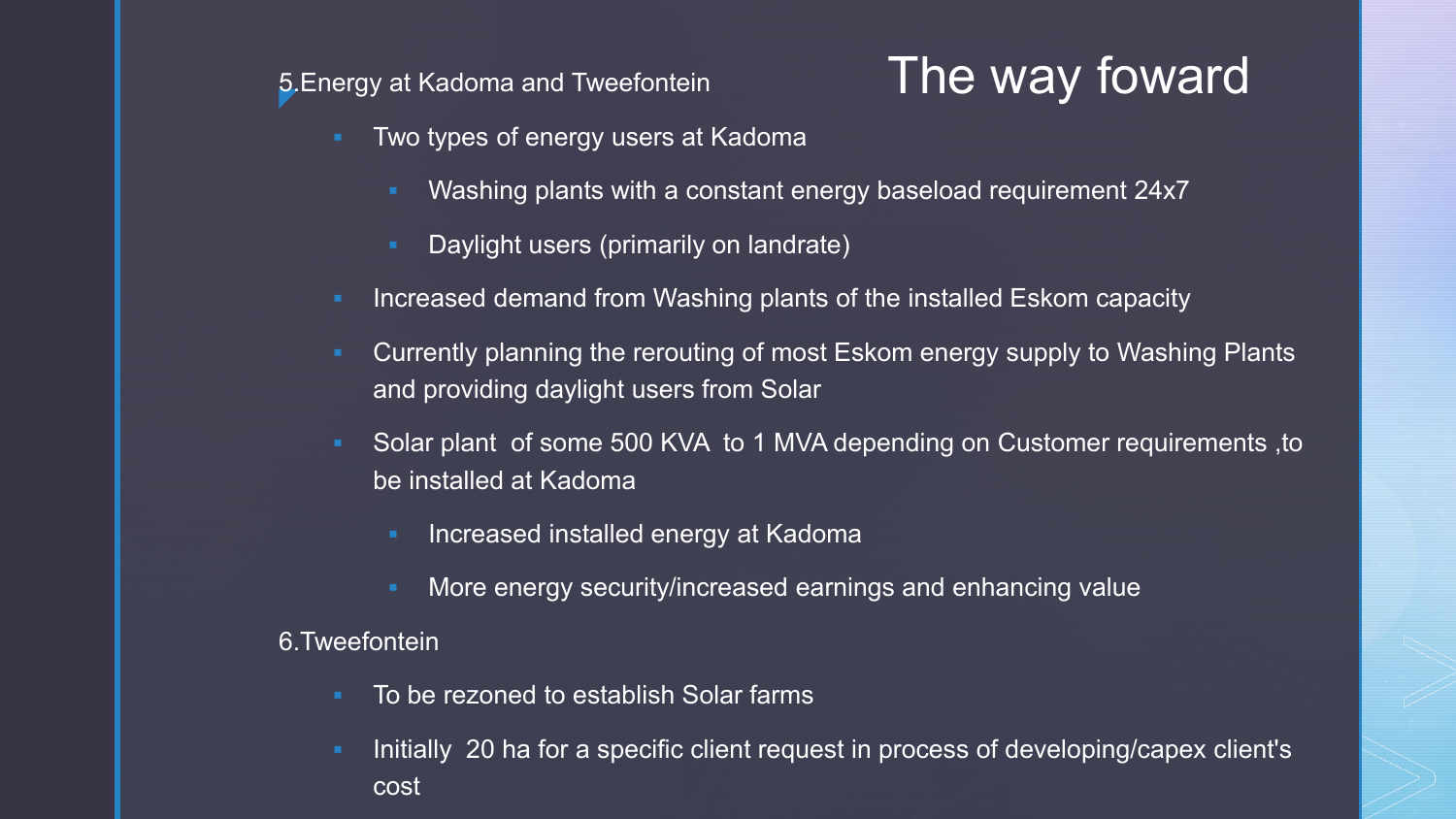### The way forward **Share buy backs**

- We understand the need for Freedom to do share buybacks to improve the position of those shareholders who would like to exit the fund over the near term
- **•** Principles

▼

- Not at expense of the company remain liquid and solvent in terms of the Companies Act of 2008
- Available to all shareholders only one class of shares
- We can only start buying back shares when we have settled our SARS and municipal liabilities.
- **Timing** 
	- It is still work in progress to be detailed in the next few months as our views on cash flows mature
	- **Dure current view is that the earliest this would be possible is the last quarter of** 2022,subject to cash expected materialises, especially on Tubatse Estate.
	- **Note rate bills for Tubatse and Kadoma outstanding, however provided R5m**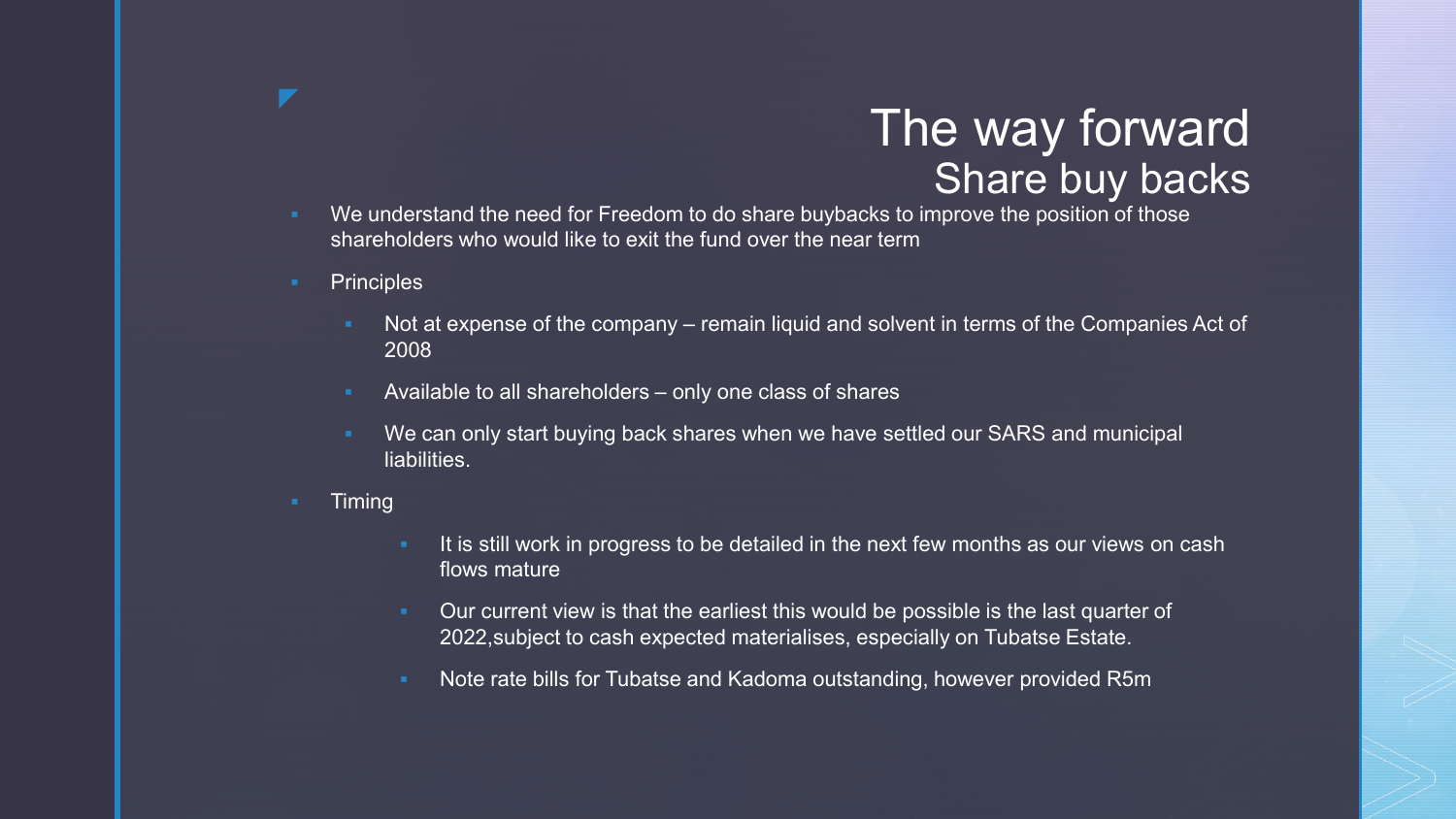### A view on NAV

- **The next side illustrates our view on NAV**
- **This view excludes growth in value due to alternative energy sources being** considered
	- **Tweefontein**
	- **Kadoma**

▼

- **1212 development**
- **Deferred tax illustrated** 
	- **DT primarily in Kadoma**
	- If we sell off the underlying properties, we realise the DT
	- If we sell the company (Kadoma), we have a substantial base cost of R178m to utilise. This has a material impact on NAV.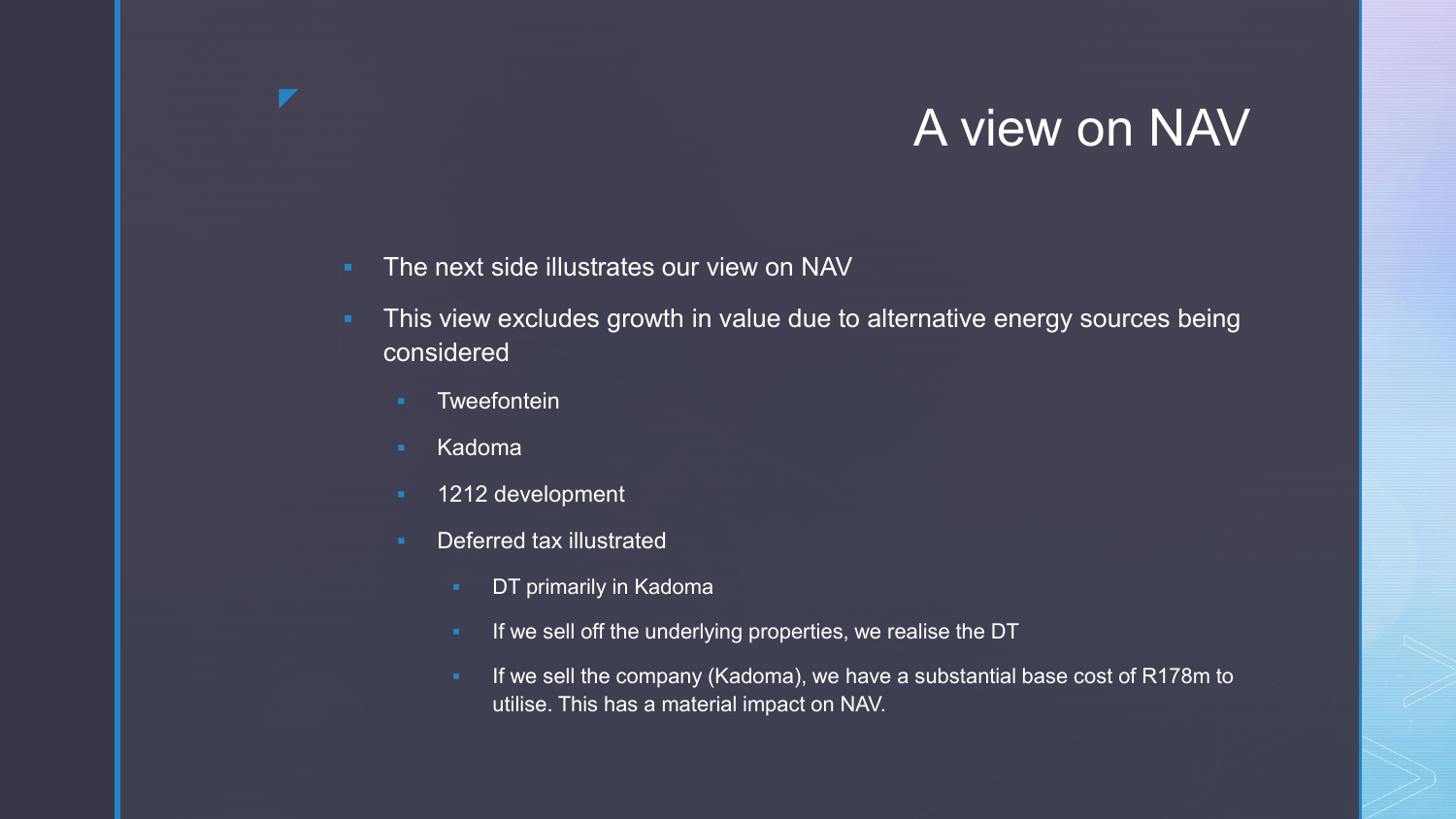# NAV

|                                                 | <b>Current</b> | 2020          | 2019          | 2018          |
|-------------------------------------------------|----------------|---------------|---------------|---------------|
| <b>Total Assets</b>                             | 265 324        | 267 412       | 286 980       | 312 883       |
| Investment Property (Incl lease asset)          | 255 475        | 259 345       | 276 514       | 282 034       |
| <b>PPE</b>                                      | 1866           | 1763          | 2 3 3 2       | 2 2 8 7       |
| Inventory                                       |                |               | 97            | 3 197         |
| Trade and other receivables                     | 2 5 6 1        | 4 1 6 6       | 5 1 7 8       | 15 3 47       |
| Other financial assets                          |                | 29            | 29            | 203           |
| Current tax receivable                          | 468            | 468           | 468           | 468           |
| Cash and cash equivalents (incl.<br>guarantees) | 4954           | 1641          | 2 3 6 2       | 9 3 4 7       |
|                                                 |                |               |               |               |
| <b>Total Liabilities</b>                        | 152 160        | 180 059       | 177 599       | 187 862       |
| Loans from shareholders                         | 41876          | 43 068        | 43 945        | 44 850        |
| <b>Other financial liabilities</b>              | 45 696         | 59 950        | 64 870        | 76 178        |
| Deferred tax                                    | 31937          | 31559         | 35 4 58       | 35 646        |
| <b>Current tax</b>                              | 20 16 3        | 11 377        | 8638          | 5 8 8 3       |
| Trade and other payables and provisions         | 12 4 8 8       | 34 105        | 24 688        | 25 305        |
|                                                 |                |               |               |               |
| <b>NAV</b>                                      | 113 164        | 87 353        | 109 381       | 125 021       |
| No of shares (net of treasury)                  | 967 402 078    | 1 002 402 078 | 1 002 402 078 | 1 049 829 034 |
| cents per share                                 | 11,70          | 8,71          | 10,91         | 11,91         |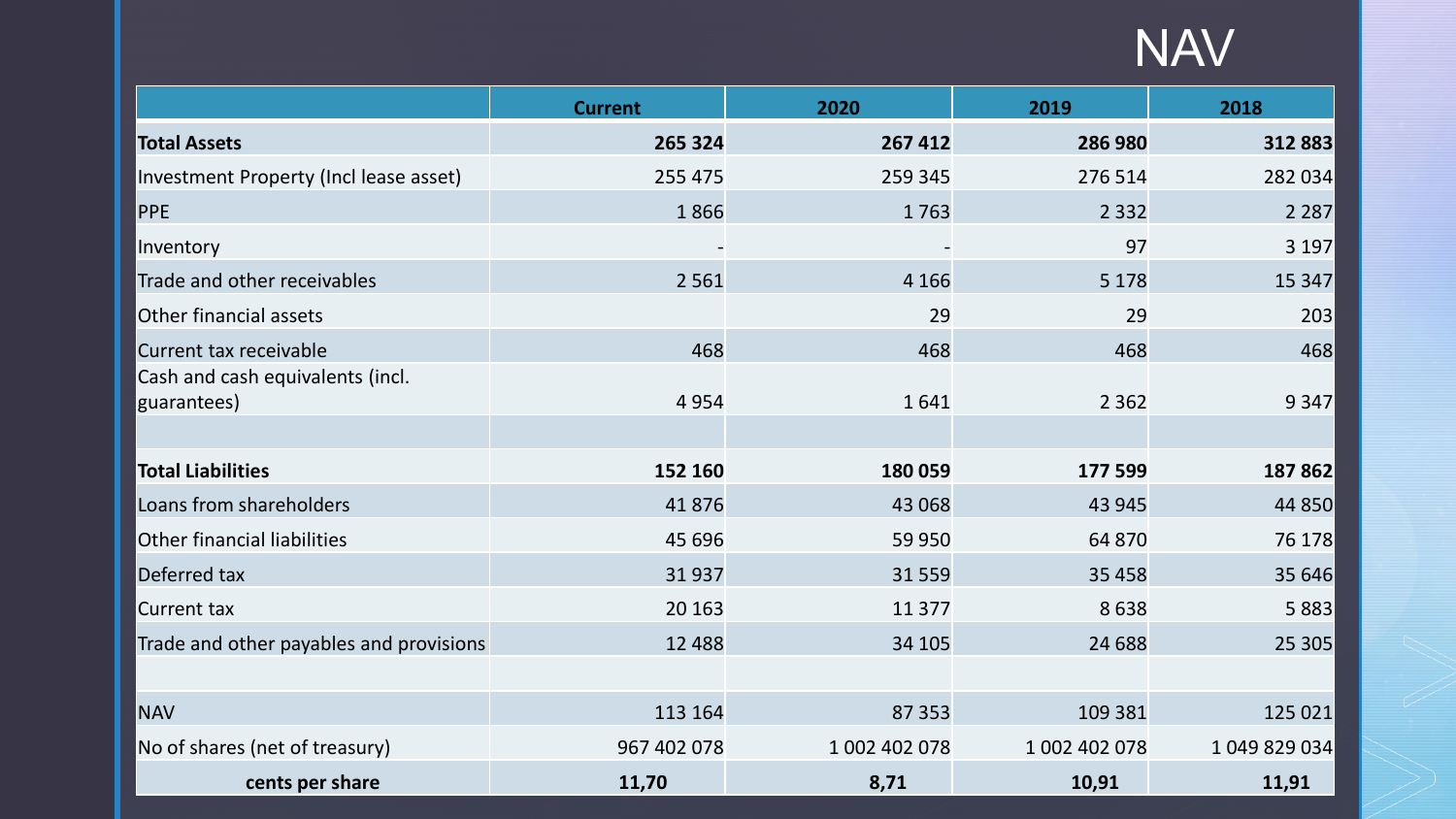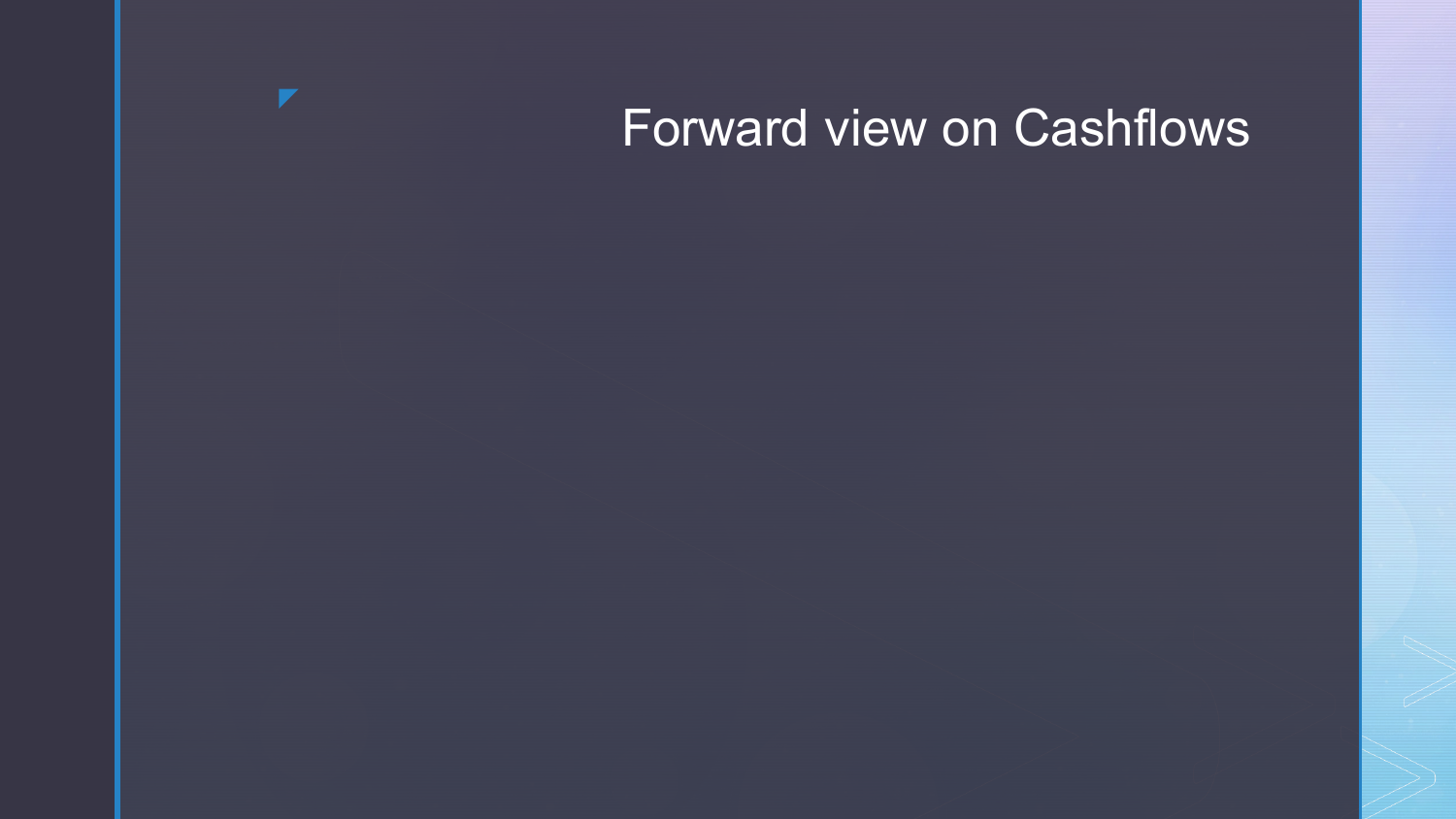### Predicted Cash inflows

| <b>Cash flows - September</b>                          |                                                                                 |            |
|--------------------------------------------------------|---------------------------------------------------------------------------------|------------|
| <b>2021 to December 2022</b>                           |                                                                                 |            |
| Net income/ loss before tax<br>and bond interest       | Monthly net income estimated based on historical performance                    | 18 008 172 |
| Sale of Hazel Hues                                     | OTP signed - received R2,2m. Balance in October 2021                            | 4 400 000  |
| <b>Sale of Sweet Waters</b>                            | OTP signed - received R500k in trust                                            | 3 043 478  |
| Sale Wespark Palms - land                              | OTP signed - Sale of land -cash received in September 2021                      | 550 000    |
| Taioguard (erf sold at<br>Kadoma) monthly payment      | Monies received in September 2021                                               | 100 000    |
| Sale of Zambesa houses<br>and land                     | OTPs signed for all houses - awaiting for transfer in October/<br>November 2021 | 7 800 000  |
| <b>Tubatse Estate</b>                                  | OTP signed - R3m received to date. Registering bond over property               | 25 805 055 |
| <b>Outstanding Kadoma</b><br>debtors                   | Tenants have been billed - slow paying tenants                                  | 900 000    |
| Sale of erf 1212 (rental<br>outstanding to be claimed) | Being disputed by client                                                        | 1 166 245  |
| Sale Wespark Palms -<br>remaining unit                 | No offers received - being marketed                                             | 175 000    |
|                                                        | Sale of Zambesa stands (33) No offers received - being marketed                 | 4 000 000  |
| <b>TOTAL INCOME</b>                                    |                                                                                 | 65 947 950 |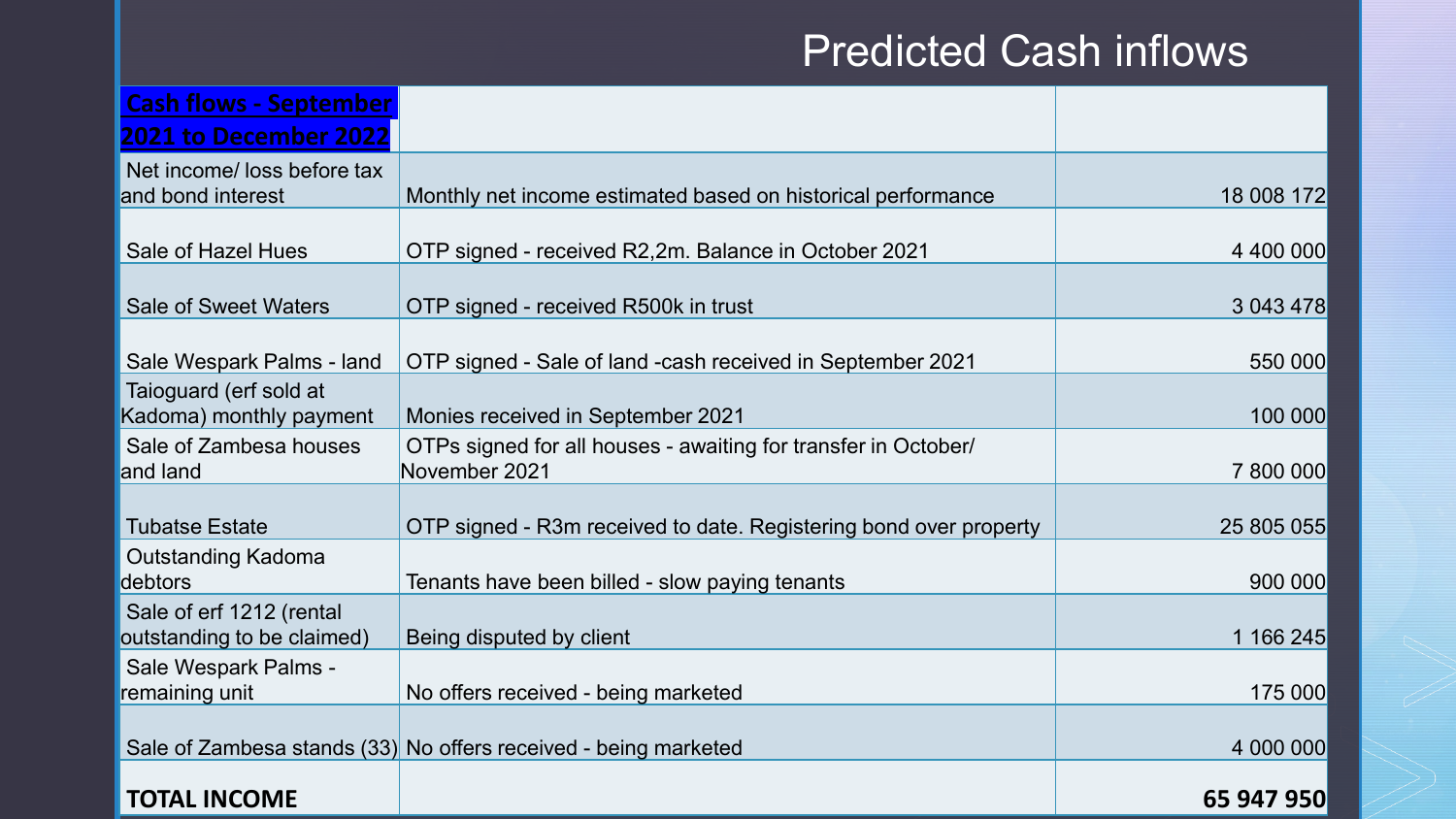# Predicted Cash outflows

| <b>Cash flows - September 2021</b>               |                                                        |            |
|--------------------------------------------------|--------------------------------------------------------|------------|
| to December 2022<br>(Continued)                  |                                                        |            |
| <b>Nedbank bond</b>                              | Currently paying R750k per month                       | 12 000 000 |
| Bond for Solar (R70k per month)                  | To be negotiated with Nedbank                          | 770 000    |
| Increased Capital maintenance                    | Replace electricity meters, water filtration etc.      | 2 050 000  |
| <b>Outstanding taxes</b>                         | VAT and SA Normal taxation                             | 25 436 316 |
| <b>Creditors - estimated</b>                     | <b>Primarily external auditors</b>                     | 1 000 000  |
| Rates and taxes for Kadoma and<br>Tubatse estate | <b>Estimated</b>                                       | 5 000 000  |
| Consultant                                       | Paid in full in September                              | 157 625    |
| <b>Bridging Finance</b>                          | Taken out against the sale of the houses in<br>Zambesa | 2 700 000  |
| Share buy backs                                  | <b>Estimated</b>                                       | 2 500 000  |
| <b>TOTAL PAYMENTS</b>                            |                                                        | 51 613 941 |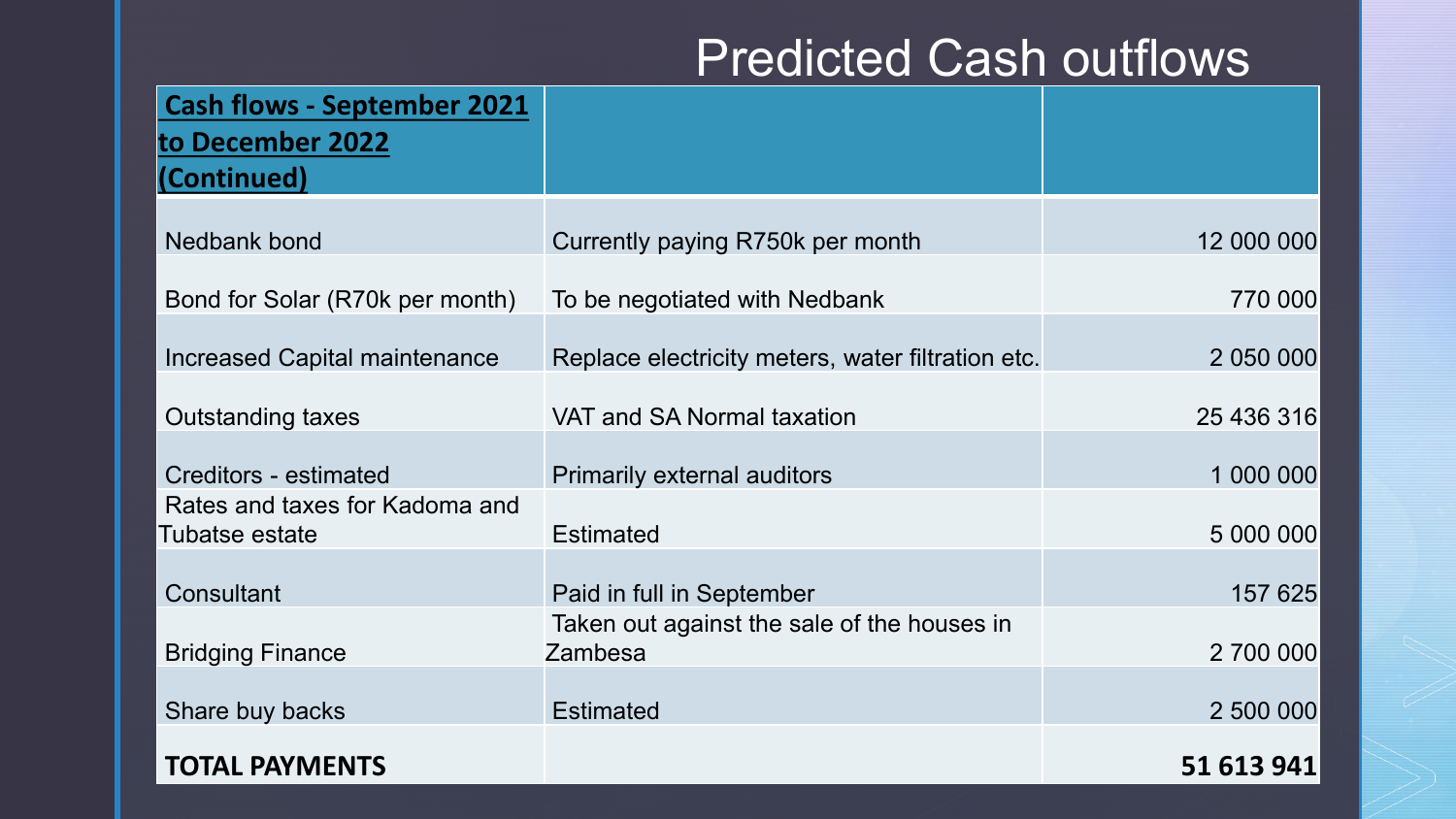# Future use of Cashflows

**Cash flows - September 2021 to December 2022 (Cont.)**

**Surplus cash to be utilised as follows along with future cash flows:**

• Creating cash buffer of R10 m for future requirements

• Build a reserve for the Nedbank bond lump sum payment

• Future share buy backs

y

• Christo La Grange Loan